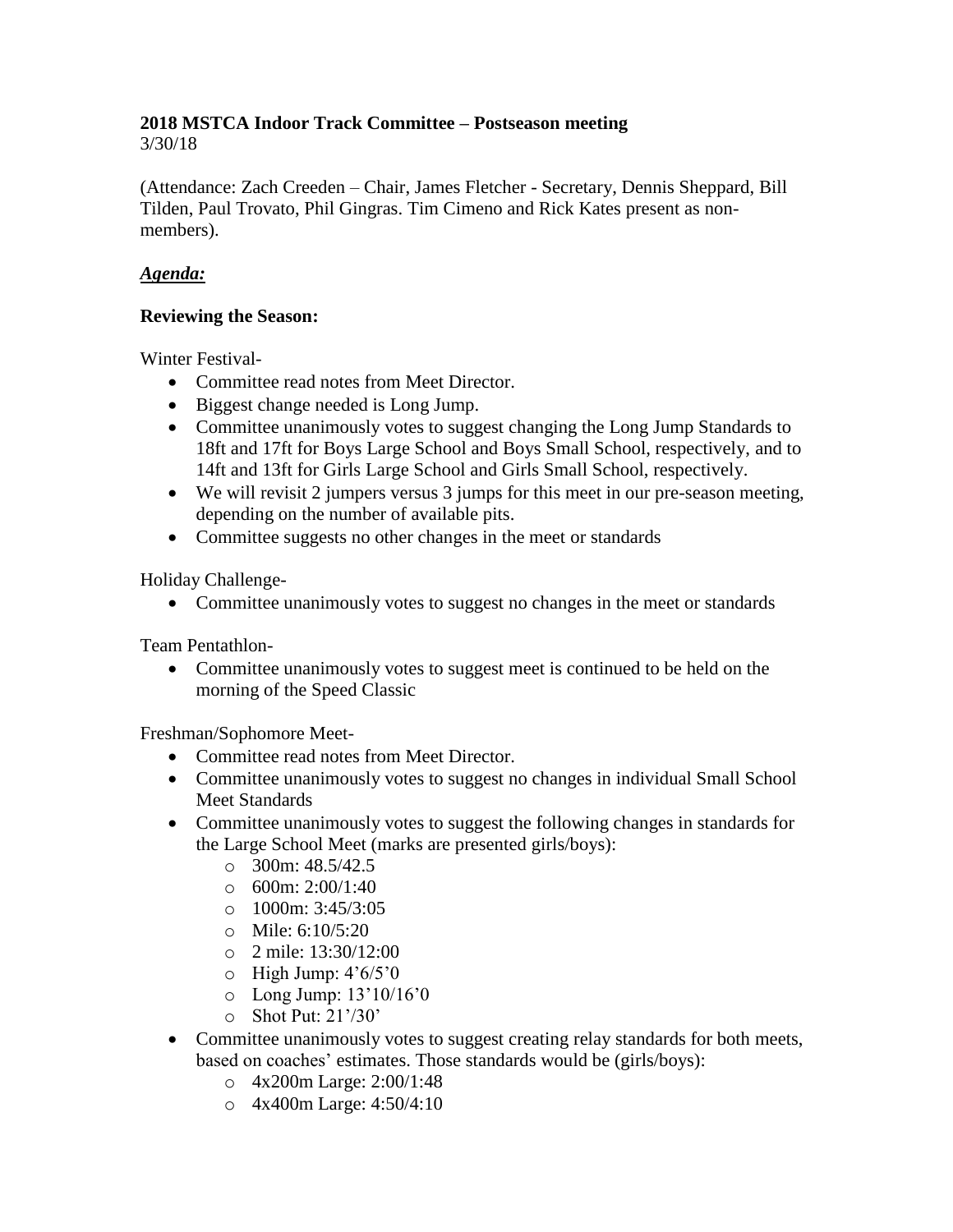- o 4x200m Small: 2:05/1:50
- $\Omega = 4x400$ m Small: 5:00/4:20

State Relays-

- Committee read notes from Meet Director.
- Committee unanimously votes to suggest no changes in the meet or standards *Addendum: Meet is discussed later in meeting, and some changes are talked about/suggested*

State Coaches-

- Committee read notes from Meet Director.
- Committee unanimously votes to suggest Large School High Jump Standards be (girls/boys):
	- $0 \quad 4'7/5'6$
- Committee unanimously votes to suggest the following changes to the Small School Standards (boys):
	- o High Jump to 5'6
	- o 4x400m to 3:48
	- o 4x800m to 8:55

Last Chance to Qualify-

• Committee had a discussion as to the name and purpose of this meet, but no action was taken.

### **Coach of the Year Nominations:**

(Winners are underlined)

- **•** Girls EMass
	- o Kristen Polizotto, Stoneham
	- o Paul Trovato, Franklin
	- o Frank Barbuto, Dedham
	- o Sotirios Pintzopoulos
		- There was a tie on initial vote between Trovato and Pintzopolous, and a revote was in favor of Trovato by a vote of 4-2.
- Boys EMass
	- o John Fidalgo, Brockton
- Girls CMass
	- o Mike O'Malley, Wachusett
- Boys CMass
	- o Chris Donovan, Ayer-Shirley
	- o Anthony Findlay, Murdock ineligible, not an MSTCA member
- Girls WMass
	- o Nick Davis, South Hadley
- Boys WMass
	- o Matt Sullivan, East Longmeadow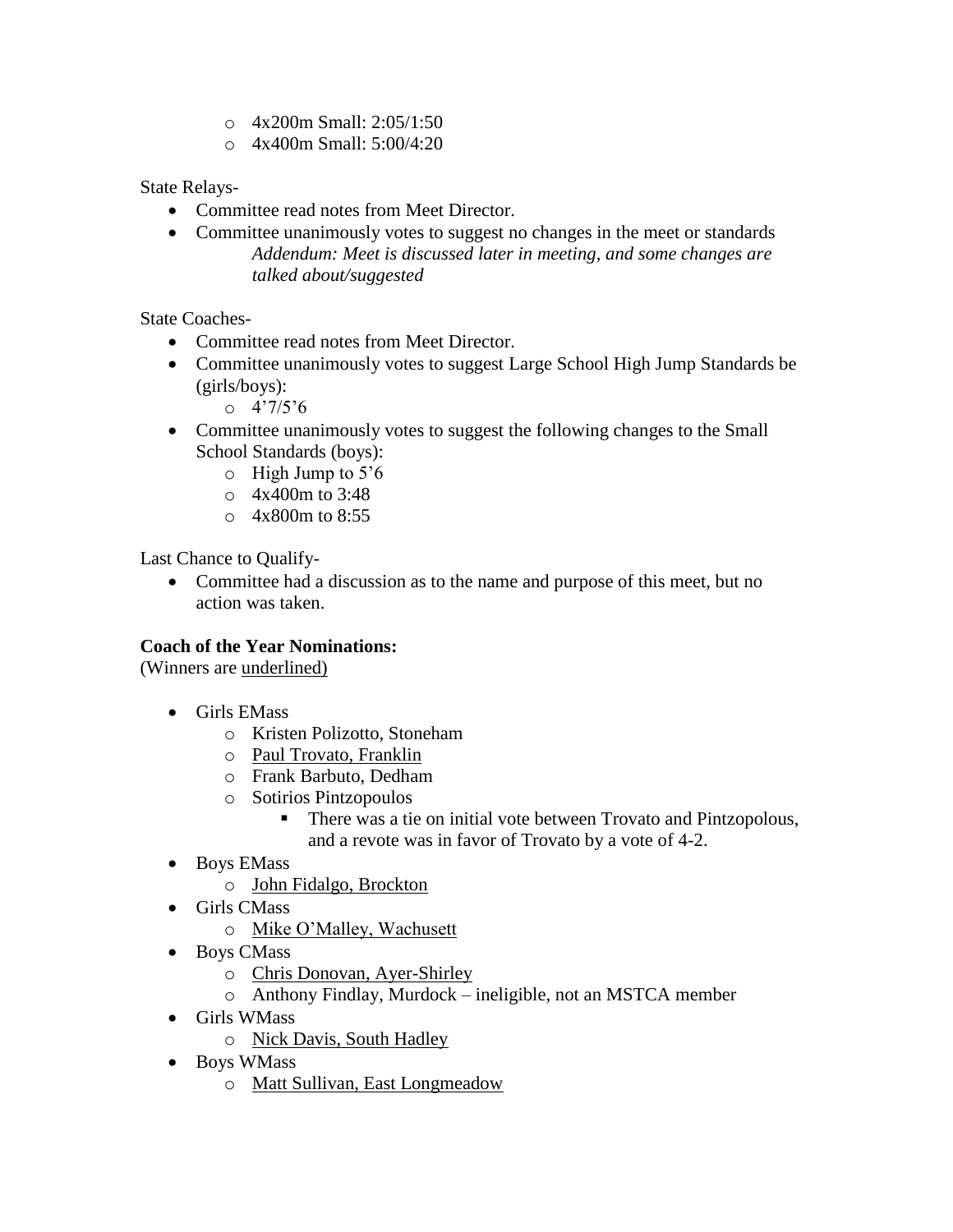- Assistant Coach of the Year:
	- o Kate Beksha, Franklin
	- o Alan Conway, Sharon
	- o Chris Keane, Woburn

# **Athlete of the Year:**

- Girls' nominations, as sent out in email, were fine.
- Boys nominations needed to be changed to reflect MSTCA membership of coaches. The three nominations were:
	- o Ryan Oosting, Arlington
	- o Phillips Magre, Somerville
	- o Aiden Felty, Innovation Academy

# **Misc. Notes/Remarks/Discussions:**

- Committee unanimously votes to suggest MSTCA awards 2 Team plaques (winner and runners-up) at the Pentathlon instead of just one
- Committee discussed a variety of possible schedule changes, and unanimously votes to suggest the following potential schedule of meets:
	- o Frist weekend of January: State Relays one on Friday, two on Saturday, two on Sunday
	- o Second weekend of January: Freshman/Sophomore meets
	- o Third weekend of January: Open for large "Yale-type" weekend meet, as suggested by Tim Cimeno (present, but non-member)
	- o Fourth weekend of January: State Coaches
	- o First weekend of February: Last Chance Meet
- Committee read suggestions from Scott Ouelette of Lowell, but tabled any discussion while acknowledging some proposed adjustments had been suggested earlier in the meeting.
- Committee floated ideas about different ways to split our two-day meets, and unanimously votes to suggest the EBoard revisits the way we cap/split meets for the 2019-2020 season.
- Committee briefly discussed differing ideas on entry fees, but tabled any further discussion or action.

# **Looking Ahead:**

- Committee reviewed and discussed changes for 2018-2019 season as passed by EBoard:
	- o Entry deadlines will be changed from Sunday's to Monday's
	- o Teams will bring their own batons, but batons will be available for purchase